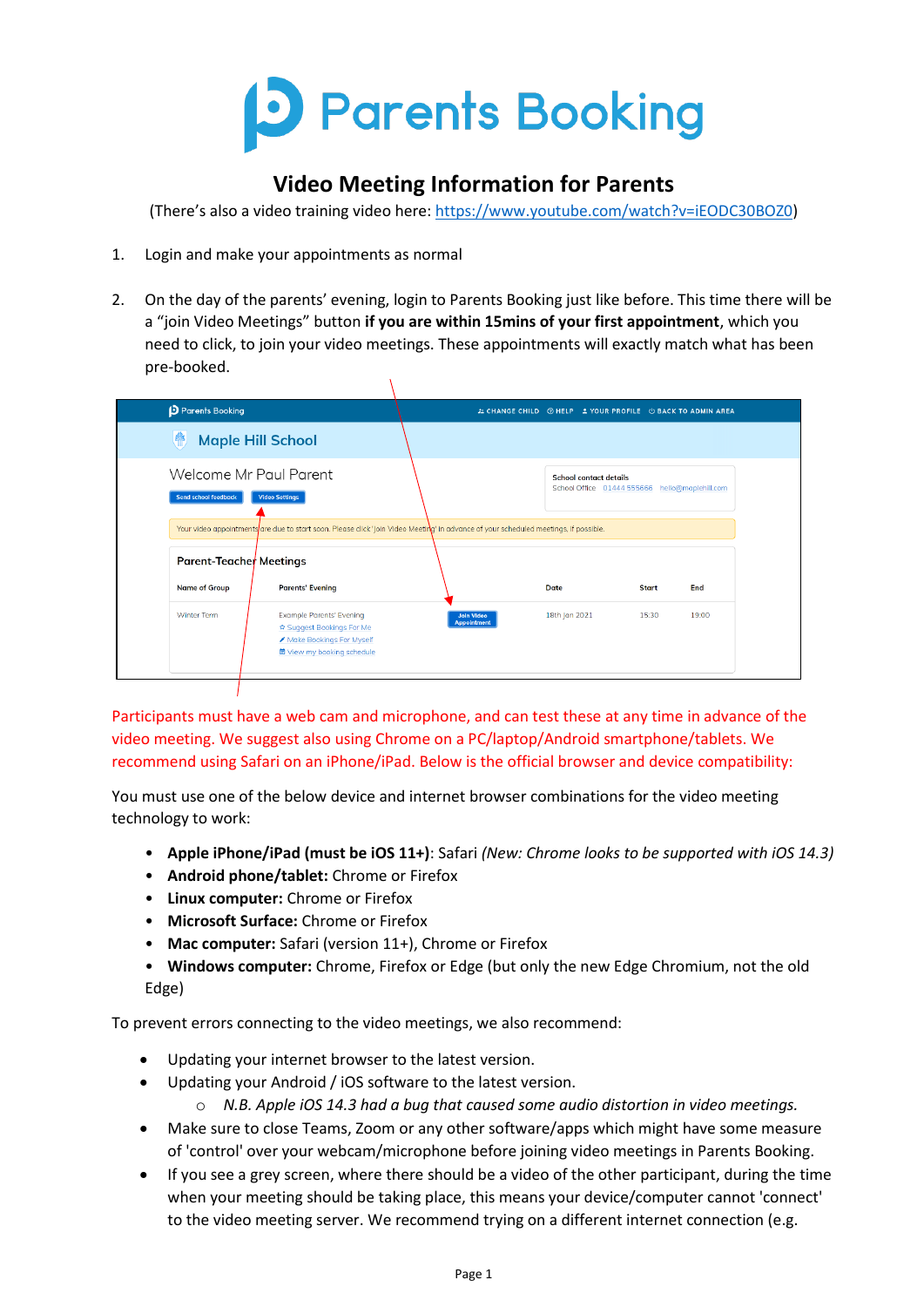3G/4G instead of Wi-Fi) to see if this makes a difference, and also trying a different internet browser or even a different device if required.

3. If you are early and click the "Join Video Appointment" button, you will be shown a "Meeting Not Started Yet" message, until the instant your appointment is due to begin.

| Parents Booking                          |                                                                                                |                 | A CHANGE CHILD OHELP @ LANGUAGE: ENGLISH (UK) & YOUR PROFILE O BACK TO ADMIN AREA |
|------------------------------------------|------------------------------------------------------------------------------------------------|-----------------|-----------------------------------------------------------------------------------|
| <b>Nor Blueberry Example School</b>      |                                                                                                |                 |                                                                                   |
| * Return to Dashboord                    |                                                                                                |                 |                                                                                   |
| Video Call                               |                                                                                                |                 |                                                                                   |
| <b>Current call: Meeting Not Started</b> |                                                                                                |                 | Time Remaining: 00:00                                                             |
|                                          |                                                                                                |                 | Moo Settings<br>$\bullet$                                                         |
| Your call schedule                       |                                                                                                |                 |                                                                                   |
| Time                                     | Duration<br>Evening                                                                            | Child           | Teacher                                                                           |
| 30th Sep 2020 19:20                      | 2 mins<br><b>Example Porents' Evening</b>                                                      | Colum Smith, S6 | Mrs Ross, Accountancy                                                             |
|                                          | Copyright # Netmedia Ltd 2009-2020. All rights reserved.   Terms & Conditions   Privacy Palicy |                 |                                                                                   |

4. When the time of your first appointment starts, and provided the teacher is also ready for the meeting, your meeting will start. Before you can talk, you will need to provide permission to your internet browser to use its microphone and webcam. You will be asked for permission by your internet browser, and then shown a 'pop-up' that asks which microphone, and then which webcam, you want to use. Press 'Allow' and 'Apply' for all of these.

*N.B#1. Your browser should remember these settings, however Safari on iPad/iPhone does not seem to. N.B#2: If you need to reset your hardware choices, click the 'Video Settings' button near the countdown timer.*

| $\times$<br>parents-booking.co.uk wants to<br>♦<br>Use your microphone<br><b>Allow</b><br><b>Block</b> | parents-booking.co.uk wants to<br>Use your camera<br>$\blacksquare$ | $\times$<br><b>Allow</b><br><b>Block</b>                                                 |
|--------------------------------------------------------------------------------------------------------|---------------------------------------------------------------------|------------------------------------------------------------------------------------------|
| Microphone<br>Default - Microphone Array (Realtek(R) Audio)<br><b>Cancel</b><br><b>Apply</b>           | $\checkmark$                                                        | Camera<br>Integrated Webcam (Obda:58f4)<br>$\checkmark$<br><b>Cancel</b><br><b>Apply</b> |